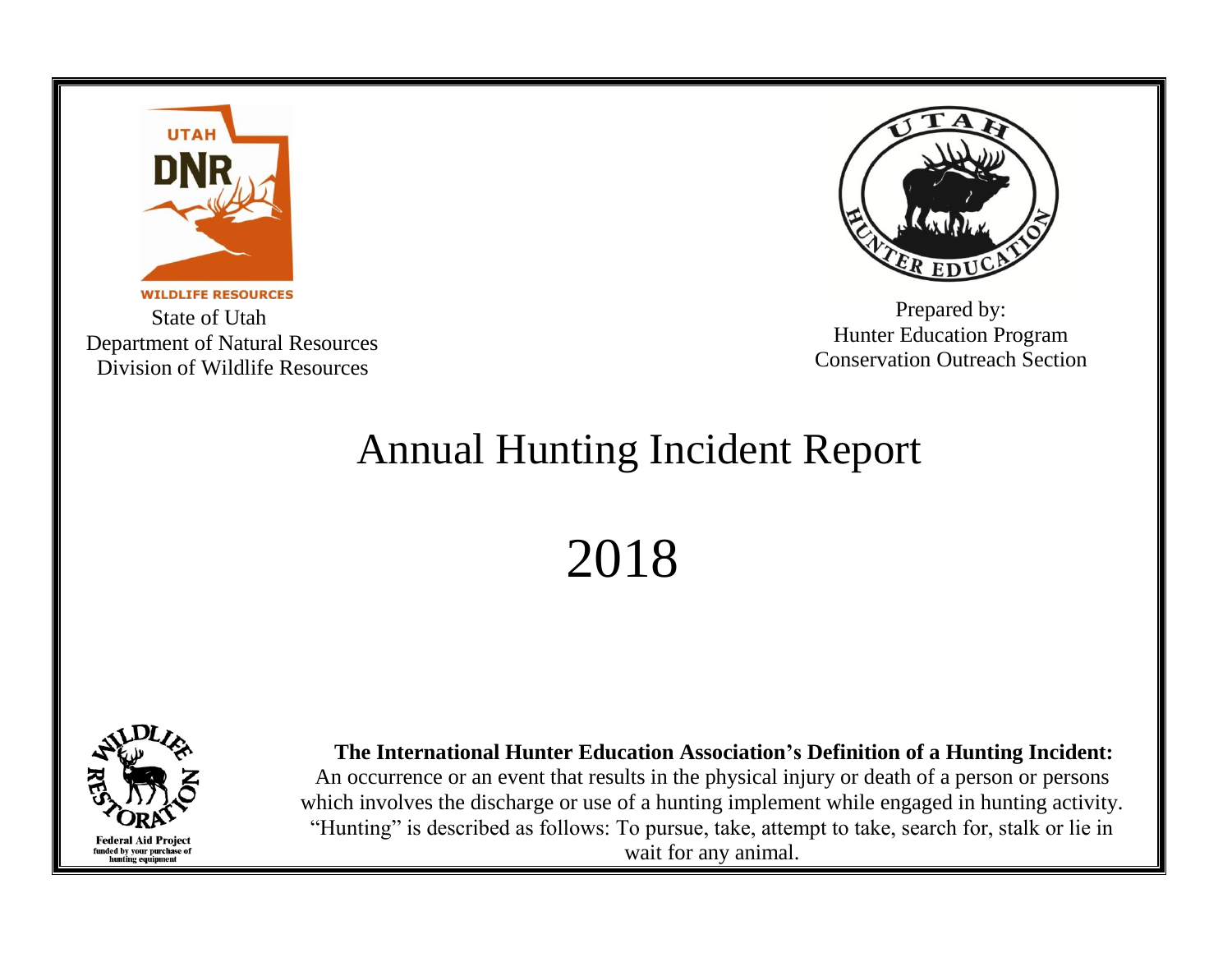## **2018 Hunting Incident Summary**

| <b>FATAL INCIDENTS</b><br>$\boldsymbol{0}$             |                  | <b>NON-FATAL INCIDENTS</b><br>4         |  |  |
|--------------------------------------------------------|------------------|-----------------------------------------|--|--|
|                                                        | <b>BREAKDOWN</b> |                                         |  |  |
| <b>Shooter's Age</b>                                   |                  | <b>Victim's Age</b>                     |  |  |
| Under 12<br>1                                          |                  | Under 12<br>$\mathbf{0}$                |  |  |
| 12 to 15<br>$\boldsymbol{0}$                           |                  | 12 to 15<br>$\theta$                    |  |  |
| 16 to 21<br>$\mathbf{1}$                               |                  | 16 to 21<br>$\mathbf{1}$                |  |  |
| 22 to 30<br>$\overline{0}$                             |                  | 22 to 30<br>$\overline{0}$              |  |  |
| 31 to 40<br>$\overline{0}$                             |                  | 31 to 40<br>$\overline{0}$              |  |  |
| $\overline{0}$<br>41 and over                          |                  | 3<br>41 and over                        |  |  |
| $\overline{2}$<br>Unknown                              |                  | $\boldsymbol{0}$<br>Unknown             |  |  |
| $\overline{\mathbf{4}}$<br><b>TOTAL</b>                |                  | <b>TOTAL</b><br>$\overline{\mathbf{4}}$ |  |  |
| <b>Possible Cause of Incident (Primary)</b>            |                  | <b>Game Hunted</b>                      |  |  |
| Ricochet, Victim out of sight of shooter               |                  | Elk                                     |  |  |
| Careless or reckless handling of firearm               |                  | Pheasant<br>$\mathbf{1}$                |  |  |
| Victim in line of fire, Failure to check beyond target | $\mathbf{1}$     | $\overline{2}$<br>Waterfowl             |  |  |
| Defective ammunition                                   |                  |                                         |  |  |
| <b>TOTAL</b>                                           | 4                | <b>TOTAL</b><br>$\overline{4}$          |  |  |
| One of the four incidents wesself inflicted            |                  |                                         |  |  |

One of the four incidents was self-inflicted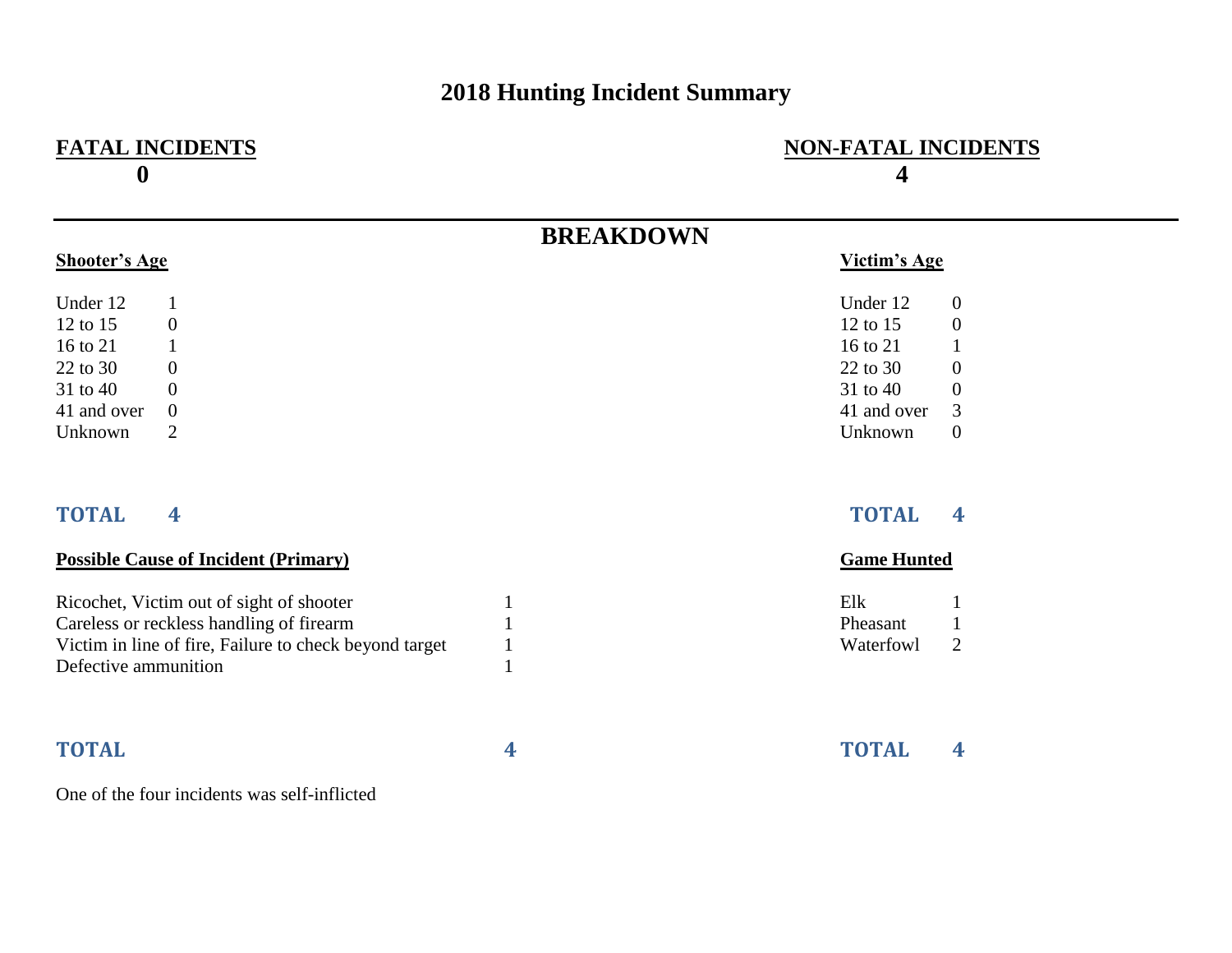| <b>NON-FATAL</b>                                                                                                                                                                                                                                                                                                                                                                                                                                                                        |                                           |                               |                        |                                           |                              |
|-----------------------------------------------------------------------------------------------------------------------------------------------------------------------------------------------------------------------------------------------------------------------------------------------------------------------------------------------------------------------------------------------------------------------------------------------------------------------------------------|-------------------------------------------|-------------------------------|------------------------|-------------------------------------------|------------------------------|
| VICTIM'S<br>AGE & SEX                                                                                                                                                                                                                                                                                                                                                                                                                                                                   | <b>HUNTER EDUCATION</b><br><b>TRAINED</b> | <b>FIREARM</b><br><b>USED</b> | SHOOTER'S<br>AGE & SEX | <b>HUNTER EDUCATION</b><br><b>TRAINED</b> | <b>GAME</b><br><b>HUNTED</b> |
| 59 year-old<br>Male                                                                                                                                                                                                                                                                                                                                                                                                                                                                     | Yes                                       | Shotgun<br>12 GA              |                        | N <sub>o</sub>                            | Ducks                        |
| <b>Remarks:</b><br>The individual was hunting ducks from a pit blind with friends on a private duck club property. He stood up to stretch -which<br>caused their hunting dog to get excited and try to jump out of the blind. This resulted in his shotgun being knocked over and<br>discharging, striking the hunter in the left forearm. The injury was rather substantial removing a 2 inch diameter chunk of skin<br>and flesh. The man was treated and released from the hospital. |                                           |                               |                        |                                           |                              |
| <b>Possible Cause:</b><br>Careless or Reckless handling of a firearm/Firearm fell, insecure rest/Trigger caught on object (possible)                                                                                                                                                                                                                                                                                                                                                    |                                           |                               |                        |                                           |                              |
| <b>Location of Incident: Box Elder County</b>                                                                                                                                                                                                                                                                                                                                                                                                                                           |                                           |                               |                        |                                           |                              |

| 17 year-old                                   | Yes                          | Shotgun | Self-inflicted | Waterfowl                                                                                                                                                                                                                                                                                                                                                                                 |  |
|-----------------------------------------------|------------------------------|---------|----------------|-------------------------------------------------------------------------------------------------------------------------------------------------------------------------------------------------------------------------------------------------------------------------------------------------------------------------------------------------------------------------------------------|--|
| Male                                          | Online w/field day           | 12 GA   |                |                                                                                                                                                                                                                                                                                                                                                                                           |  |
| <b>Remarks:</b>                               |                              |         |                | A member of a hunting group was injured on the youth waterfowl hunt at Salt Creek WMA when his shotgun "blew up" when<br>he fired at a bird. When the shotgun was inspected, two shells were found lodged in the action and the loading port bevel had<br>been forced down out of place. The young hunter had burns and small cuts on his right wrist and a small cut near his right eye. |  |
| <b>Possible Cause:</b>                        | Defective Firearm Ammunition |         |                |                                                                                                                                                                                                                                                                                                                                                                                           |  |
| <b>Location of Incident: Box Elder County</b> |                              |         |                |                                                                                                                                                                                                                                                                                                                                                                                           |  |
|                                               |                              |         |                |                                                                                                                                                                                                                                                                                                                                                                                           |  |
|                                               |                              |         |                |                                                                                                                                                                                                                                                                                                                                                                                           |  |